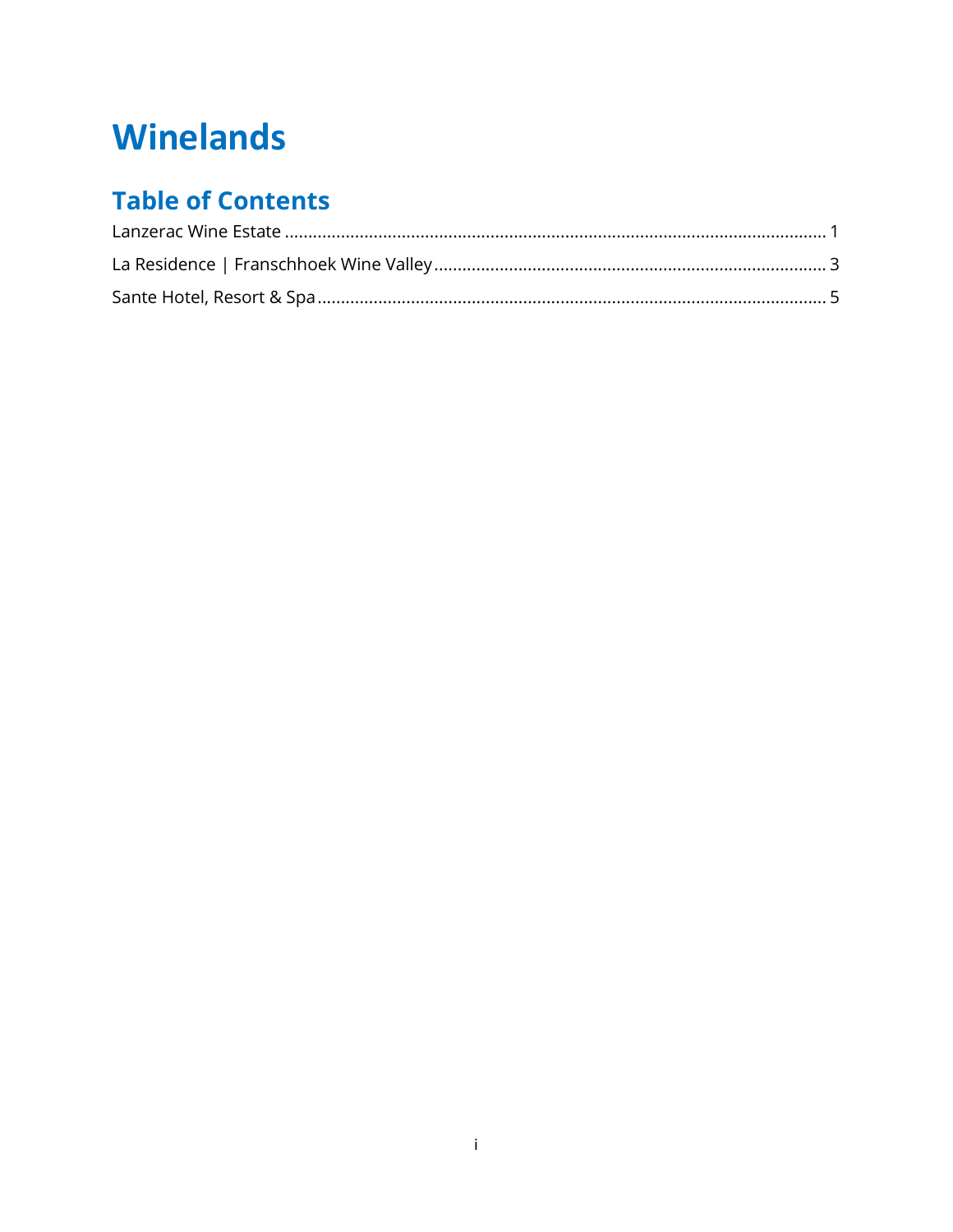# <span id="page-1-0"></span>**Lanzerac Wine Estate**

# A beautiful hotel set in a working vineyard.

# **Personal Impression**

An elegant hotel, the history of the buildings and winery adds to the hotel's charm. The grounds have a lot of character and the hotel is spread out giving it a feeling of space and luxury. The public rooms are inviting and comfortable. This a beautiful area of South Africa and this is among the best places to stay while visiting the wine country.





#### **Hotel Location**

The Lanzerac Manor Winery is located on a private working wine estate surrounded by the dramatic Helderberg mountains. The hotel is situated in the center of the South African wine areas of Stellenbosch, Paarl, Franschhoek and Somerset West, and about 40 minutes from Cape Town.

# **Accommodations**

Click here for Lanzerac web page with

details of the rooms available. The rooms, restaurants, bars, lounges and facilities are all located in the estate's 300-year-old Manor House and out-buildings, amidst award-winning landscaped gardens featuring huge trees, some over 160 years old. The hotel has 48 rooms of varying sizes with two large Presidential Suites. All the room are spacious, nice furnishings and excellent bathrooms. There are many unique touches here, such as monogrammed sheets.



**Spacious Bathrooms | The Monogram Touch | Presidential Suite**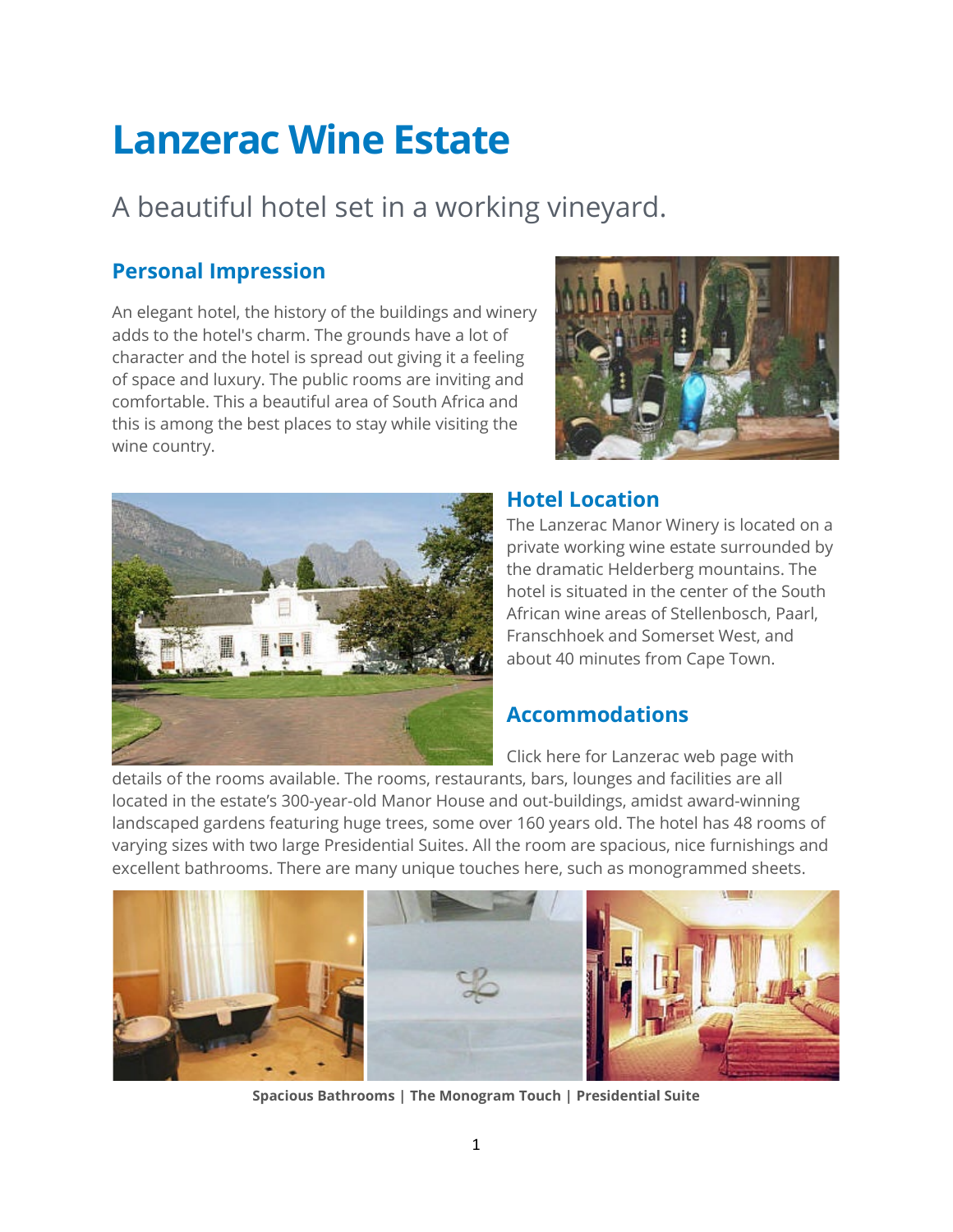# **Dining, Wines and Public Areas**

The attention to detail is also evident in the dining venues and public rooms. Of course, wine is a major player in the menus as you are staying on a vineyard. The bars and lounges have wonderful architectural details and there is a something to look at in every direction. The hotel makes the most of their spectacular grounds with a great cigar bar surrounded by lush gardens and tables and chairs. The hotel features multiple dining areas with the formal restaurant being The Governors Hall featuring such delicacies as Four Hour Lamb, Norwegian Salmon, Crepes Suzette and Creme Brulé.



**The Courtyard | Rustic Bar | Beautiful Grounds**

#### **Internet Access**

Available for guests use along with business services.

#### **Summary**

This is a gracious and elegant hotel set in mature grounds with huge trees and flowers. Lots of space between buildings and everything feels peaceful. The rooms are spacious, wonderful bathrooms and attention to detail is evident in every aspect of this hotel. I would recommend staying here without hesitation. A great place to enjoy while you savor the delights of the wine country.

**Website:** [Lanzerac Wine Estate](http://www.lanzerac.co.za/)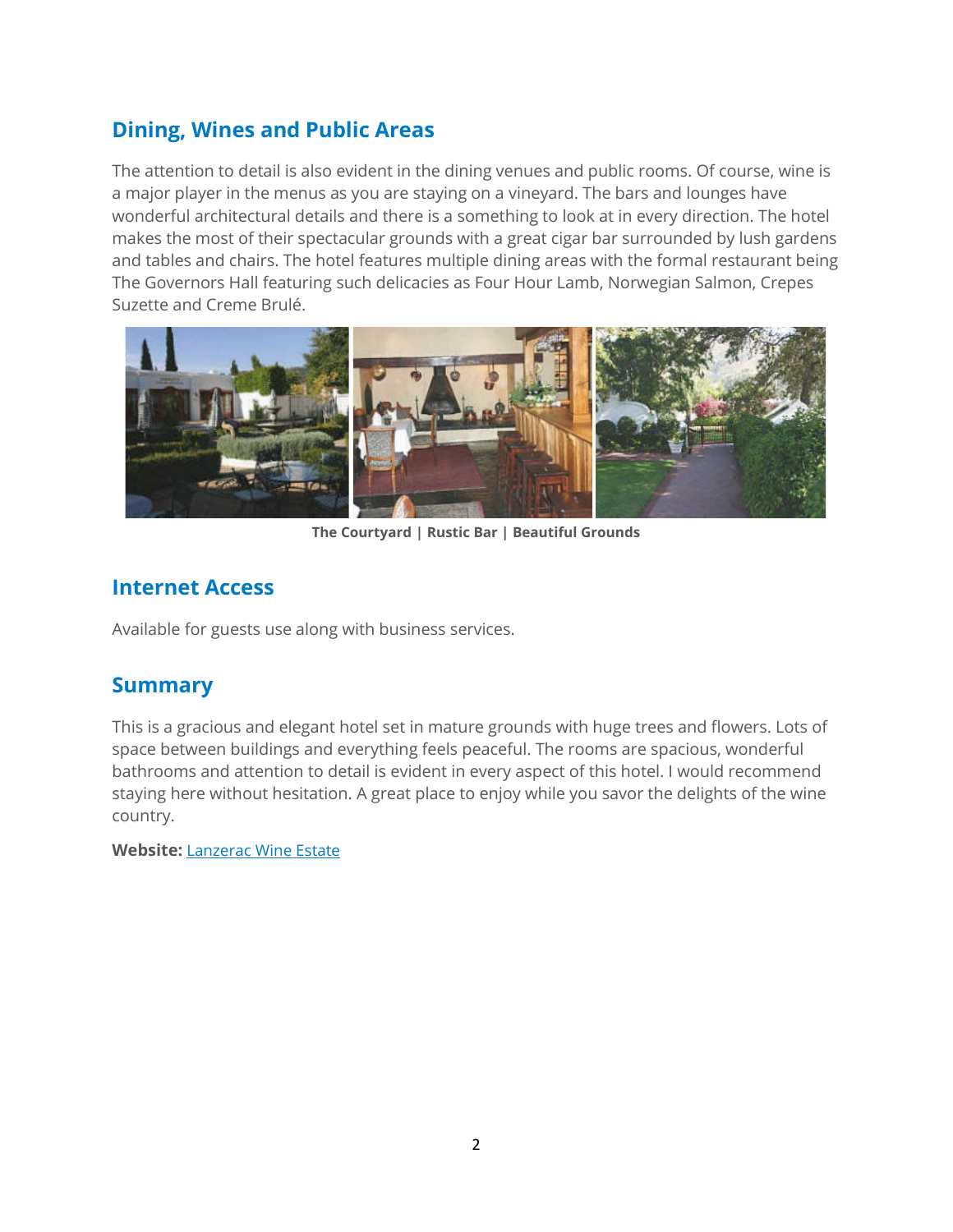# <span id="page-3-0"></span>**La Residence | Franschhoek Wine Valley**

# **Personal Impression**

This new property must be experienced to be understood. Located on a hillside in the wonderful wine country town of Franschhoek, about 45 minutes from Cape Town, it is in an idyllic setting. On one side, is the La Residence vineyard from which the hotel creates their own personal wines.

In front of the vineyard, is a lavender garden.



On the other side, is a lake complete with Egyptian Geese. A short 5-minute drive takes you to the delightful small town of Franschhoek and the lodge provides complimentary transportation. There is really only one main street that offers many wonderful stores and galleries offering high quality and yet reasonably priced merchandise. Very few can leave Franschhoek without purchasing an item or two.

Many of the top restaurants in South Africa are located in this small town. It is my understanding that The Tasting Room restaurant was voted the world's best restaurant in 2008. Rueben's Restaurant is also very famous. There is a lot to do in this area including wine tours of some of South Africa's most famous wineries.



# **The Main Lodge**

This is a long narrow lodge that stretches from one end of the property to the other. Three huge Crystal Chandeliers enhance this area with a massive fireplace and exquisite art work, and incredibly comfortable furniture. This allows multiple groups of people to gather with some privacy if required. Meals are served in this area and can be in many different configurations. Although a stunning property this is a casual and comfortable boutique hotel. No jackets or ties are required, just nice casual clothing is all that is needed. On a pretty evening, sitting on the patio sipping drinks in beautiful comfy chairs and watching a fantastic sunset with the birds floating on the lake. The lake turns pink with the reflection of the brilliant sunset – this experience is simply unforgettable. The picture below was taken at sunset on our last visit to La Residence. To finish off that idyllic moment, follow with a delectable La Residence dinner in very elegant but laid-back surroundings and accompanied by good wines. This is a night you will not forget.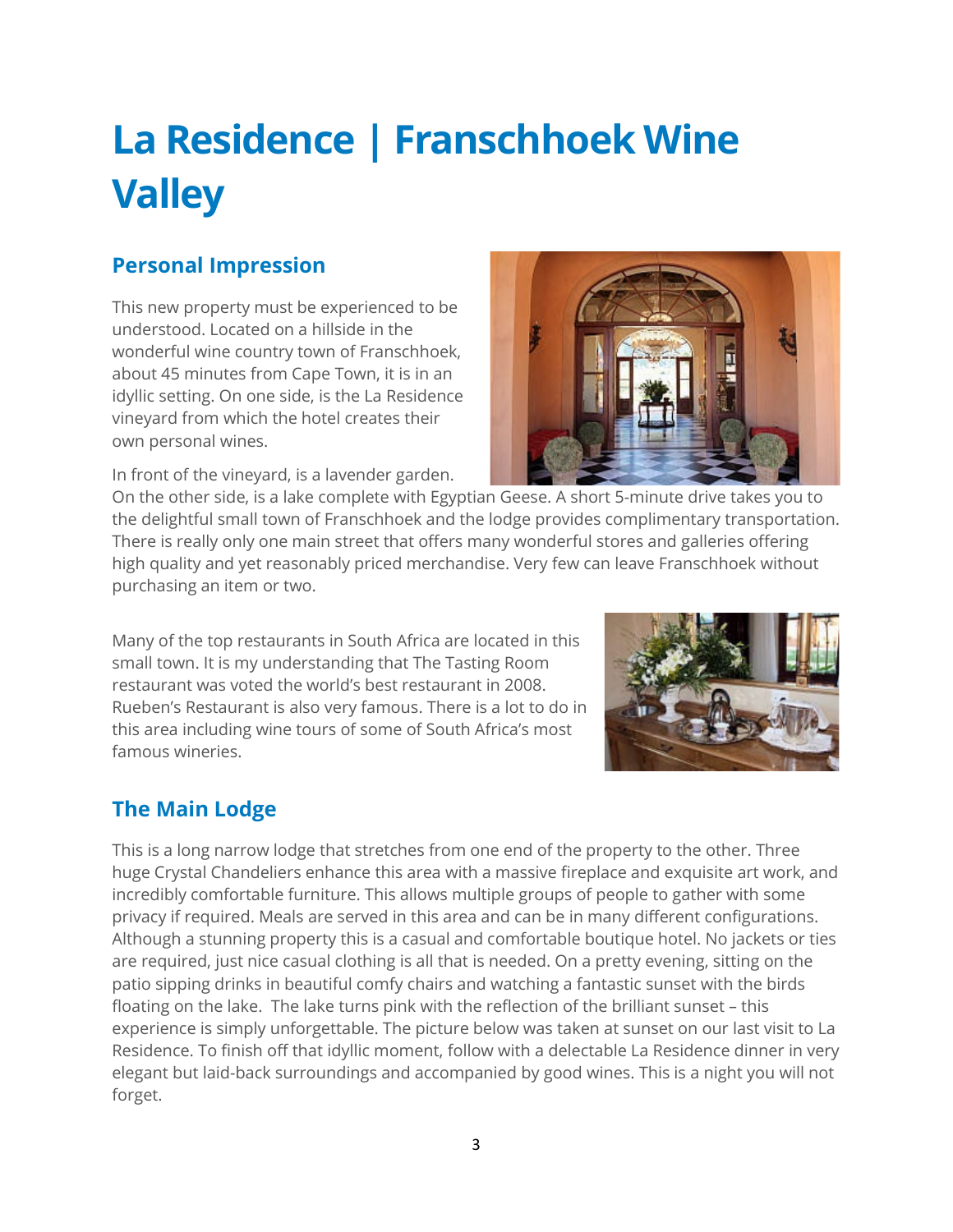# **The Suites**

The 11 suites here are totally indescribable. To try would take pages of descriptions. Each room is completely different. We strongly suggest going to the **[La Residence](http://www.laresidence.co.za/)** and viewing the rooms. Massive space, views and huge master bathrooms; it is the total luxury. You cannot go wrong no matter which room you select.



#### **Food and Service**

This property excels in the area of food and service. Your room can be booked on an allinclusive basis including local wines and spirits, complimentary mini bar and laundry. Or you can book on a bed and breakfast basis. The meals we have had at La Residence have been superb and accompanied by excellent wines. Breakfast is served with all accommodations. Lunch and dinner are available to be purchased if you select the bed and breakfast option.

#### **Internet**

There is complimentary wireless internet in all the rooms and it works very well.

# **Spa and Gym**

There is an outstanding spa with a variety of treatments available.

#### **Summary**

I highly recommend this property. Staying here is an incredible treat for the comfort, ambiance and exclusive nature of the hotel. An ideal situation would be to have five couples and take the entire place on an inclusive basis. This will be an unforgettable stay.

#### **Website:** [La Residence](http://www.laresidence.co.za/)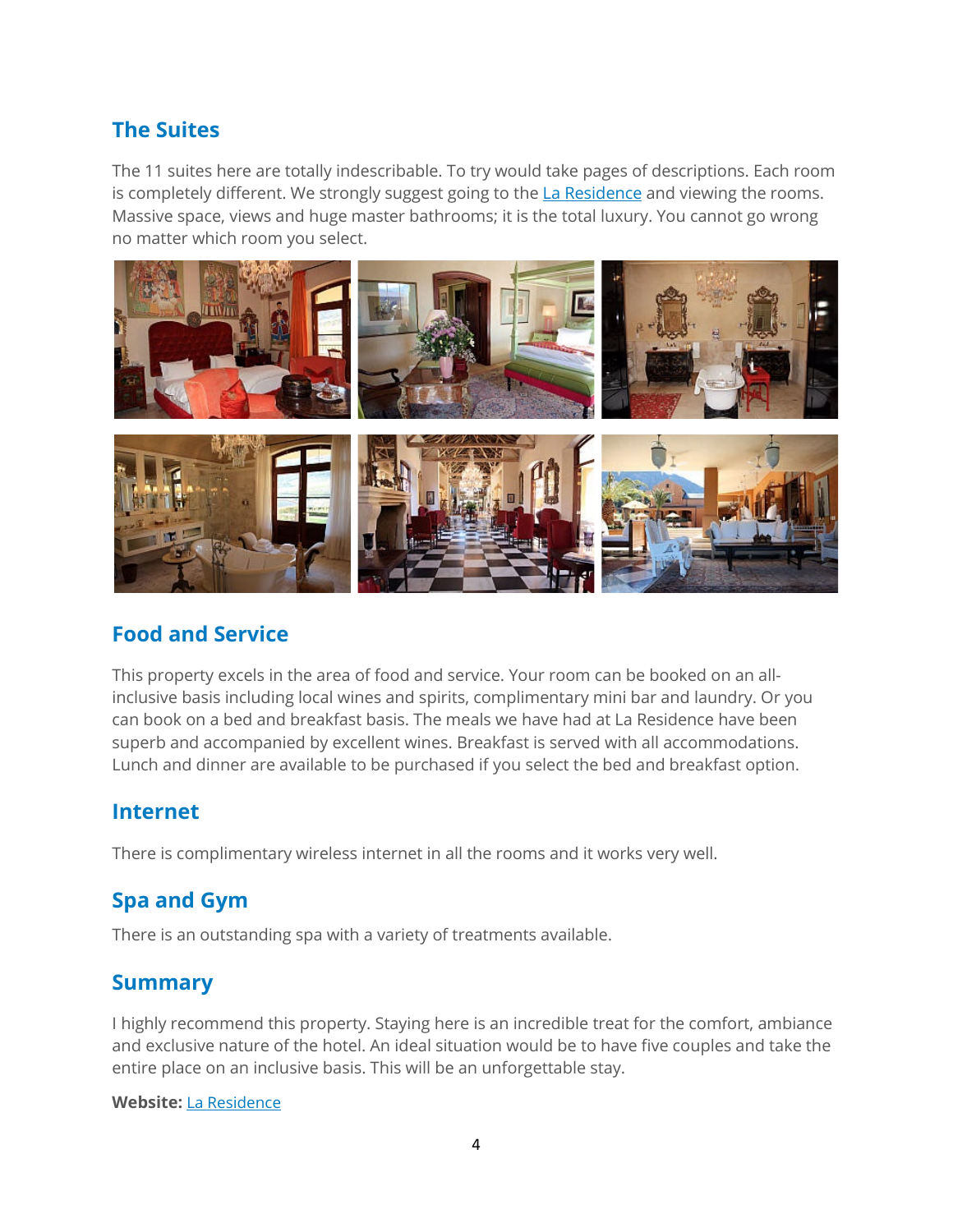# <span id="page-5-0"></span>**Sante Hotel, Resort & Spa**

# Cape Town, South Africa | The Winelands

# **Personal Impression**

An incredible property. This hotel is part of a residential community surrounded by vineyards, mountains and spectacular scenery. The hotel is new and very modern but with a style and charm that instantly makes one want to stay forever. The spa is truly unique. I have visited many spas in my time but this is without a doubt the most spectacular spa I have ever seen. The second I walked in the door I knew this was something special.

### **Location of the Hotel**

From Cape Town, it takes about 45 minutes by car to get to the Sante Hotel. The setting in the vineyards is delightful and overlooking the mountains is spectacular. This area is full of vineyards, little ponds and is lush, green and quiet. The hotel is situated on a 160-hectare working wine estate.



#### **Accommodations**

There are different types of rooms in the complex. Manor rooms are in the main building and feature huge rooms with circular bathtubs behind the bedroom. Manor rooms would be my choice I loved these rooms. Spa rooms are in small cottages with four rooms per cottage. Very spacious and featuring walkways around herb gardens and ponds they have a wonderful feel. Vineyard Villas, the ultimate in luxury for four couples or families traveling together. Four separate bathrooms, huge living area with big fireplace, full kitchen with all appliances. A home away from home. All have every convenience, air conditioning, heated floors, TV, DVD, mini bars all the luxuries one would expect. Beautiful large outdoor swimming pool is right off the main hotel.